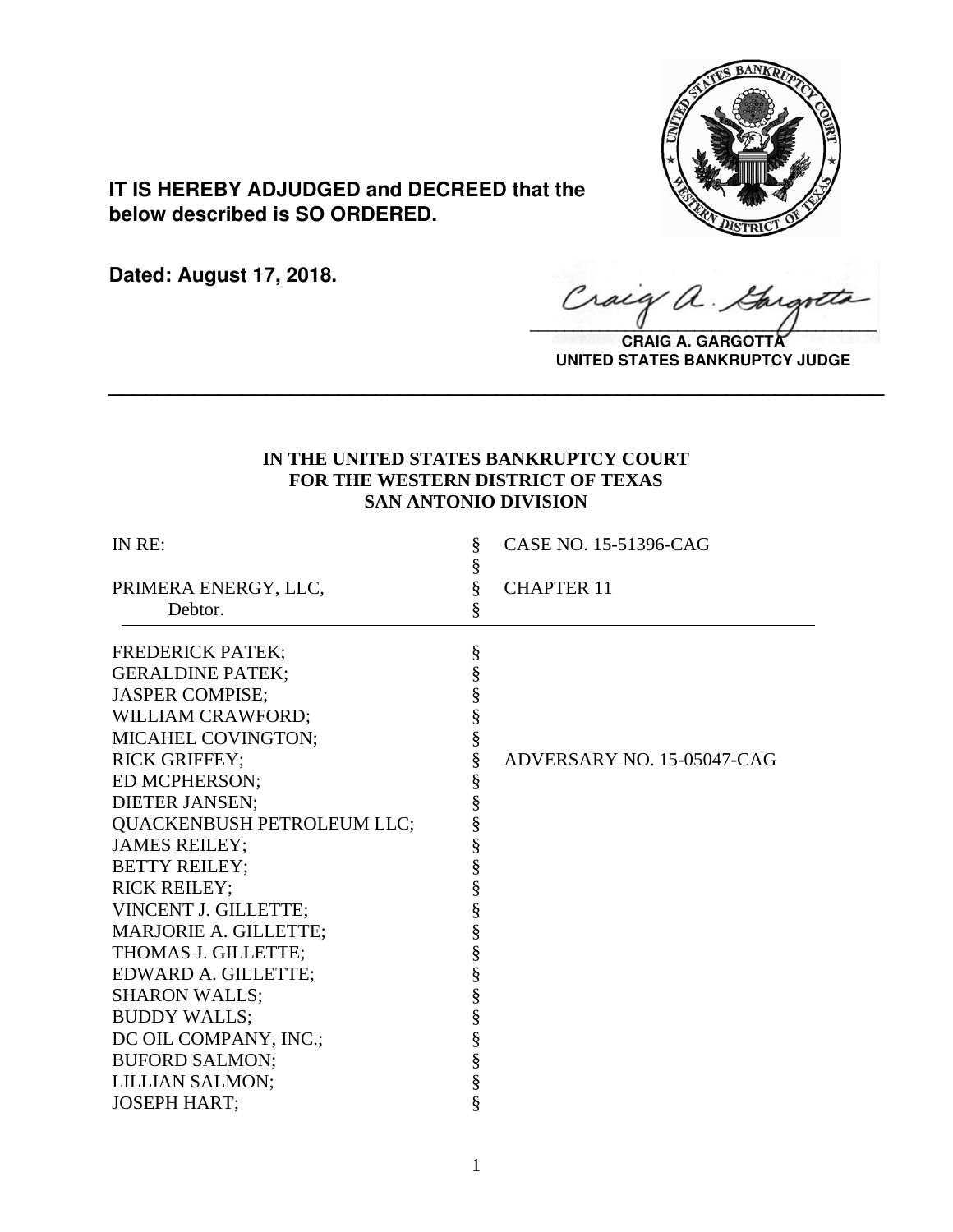| <b>BRIAN HUBER;</b>              | §                             |
|----------------------------------|-------------------------------|
| DAVID DAVALOS;                   |                               |
| DANIEL DAVALOS;                  |                               |
| FREDERICK JOHNSTON;              |                               |
| MILAN KNEZOVICH 11;              |                               |
| FOUNTAINGATES INVESTMENT GROUP;  | §                             |
| JAMES PETERS; and                |                               |
| <b>BROC YAKEL,</b>               | w w w w w w w w w w w w w w w |
| Plaintiffs,                      |                               |
|                                  |                               |
| V.                               |                               |
|                                  |                               |
| <b>BRIAN K. ALFARO;</b>          |                               |
| KING MINERALS, LLC;              |                               |
| SILVER STAR RESOURCES, LLC;      |                               |
| 430 ASSETS, LLC, A MONTANA LLC;  |                               |
| KRISTI MICHELLE ALFARO;          |                               |
| BRIAN AND KRISTI ALFARO, AS      |                               |
| TRUSTEES OF THE BRIAN AND KRISTI |                               |
| ALFARO LIVING TRUST; and         |                               |
| ANA AND AVERY'S CANDY            |                               |
| ISLAND, LLC,                     | §<br>§                        |
| Defendants.                      | §                             |

### **ORDER DENYING PREVAILING PLAINTIFFS' MOTION FOR RECONSIDERATION OF ORDER ADOPTING IN PART AND DENYING IN PART AMENDED RECEIVER'S REPORT AND RECOMMENDATION (ECF NO. 450)**

Came on for consideration Prevailing Plaintiffs' Motion for Reconsideration of Order Adopting in Part and Denying in Part Amended Receiver's Report and Recommendation (ECF No. 450) (the "Motion for Reconsideration"). The Receiver filed the Receiver's Response to Prevailing Plaintiffs' Motion for Reconsideration (ECF No. 451). Prevailing Plaintiffs filed Prevailing Plaintiffs' Reply to Receiver's Response to Motion for Reconsideration of Order Adopting in Part and Denying in Part Amended Receiver's Report and Recommendation (ECF No. 452). Finally, on August 8, 2018, the Receiver filed, with leave of the Court, his Sur-Reply Regarding Prevailing Plaintiffs' Motion for Reconsideration (ECF No. 455). The Court took the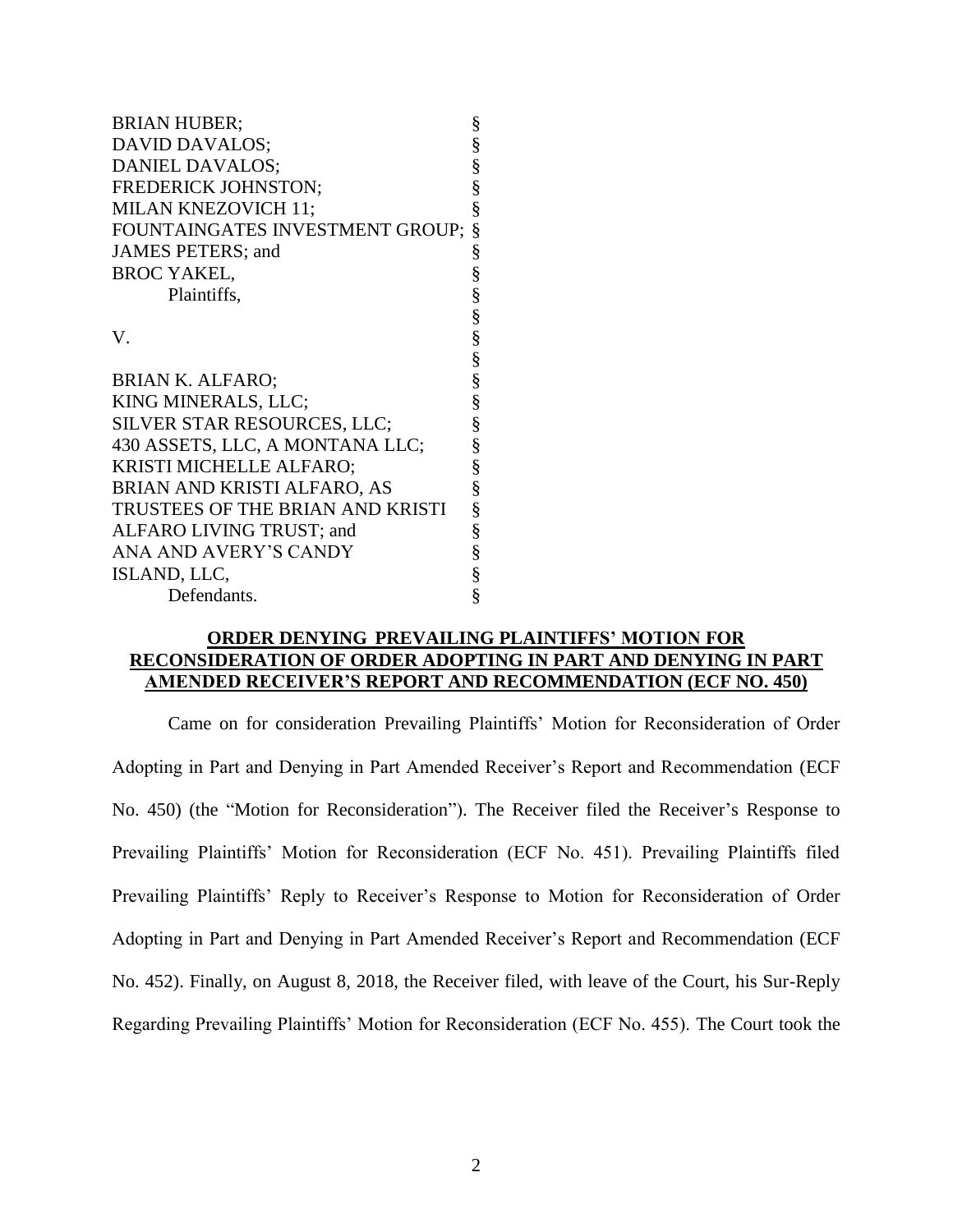matter under advisement without the necessity of a hearing.<sup>1</sup>

#### **PROCEDURAL BACKGROUND**

On June 2, 2015, Lamont A. Jefferson was appointed by the Honorable Judge Antonia Arteaga to serve as the receiver for Primera Energy, LLC ("Primera"), Alfaro Oil and Gas, LLC ("Alfaro Oil and Gas"), and Alfaro Energy, LLC ("Alfaro Energy"), in Cause No. 2015-CI-06691, *Frederick Patek, et al. v. Brian K. Alfaro, Primera Energy, LLC, Alfaro Oil and Gas, LLC and Alfaro Energy*, *LLC*, 288th Judicial District Court, Bexar County, Texas. On June 3, 2015, Primera filed for chapter 11 bankruptcy protection, Case No. 15-51396-cag, in the United States Bankruptcy Court for the Western District of Texas, San Antonio Division. The remainder of the state-court action was removed to this Court in this Adversary Proceeding, Case No. 15-05047 cag, on June 19, 2015 (ECF No. 54).

On December 29, 2017, the Court entered a Memorandum Opinion (ECF No. 369), and Final Judgment (ECF No. 370) in this Adversary Proceeding. In the Final Judgment, the Court ordered that certain Plaintiffs (the "Prevailing Plaintiffs") prevailed against all Defendants on their claims for common law fraud, fraud in the inducement, fraud in the real estate transaction, and negligent misrepresentation. The Court further ordered Prevailing Plaintiffs' request for actual damages for \$7,989,526.75. The Court also granted Prevailing Plaintiffs' request for a constructive trust for Defendants' violation of Tex. Bus. & Comm. Code § 24.0052. Finally, the Court ordered that Defendants provide an accounting for the following property: (1) Salary and compensation transferred to the Living Trust beginning March 2016; (2) Bentley purchased within the last two years with a purchase price of \$189,000.00; and (3) Cadillac purchased in May 2013 for

 $1$  Unless otherwise defined herein, capitalized terms contained herein will carry the same meaning as the terms in the Court's Oral Ruling (audio provided at ECF No. 447) and the Court's Order Adopting in Part and Denying in Part Amended Receiver's Report and Recommendation (ECF No. 446).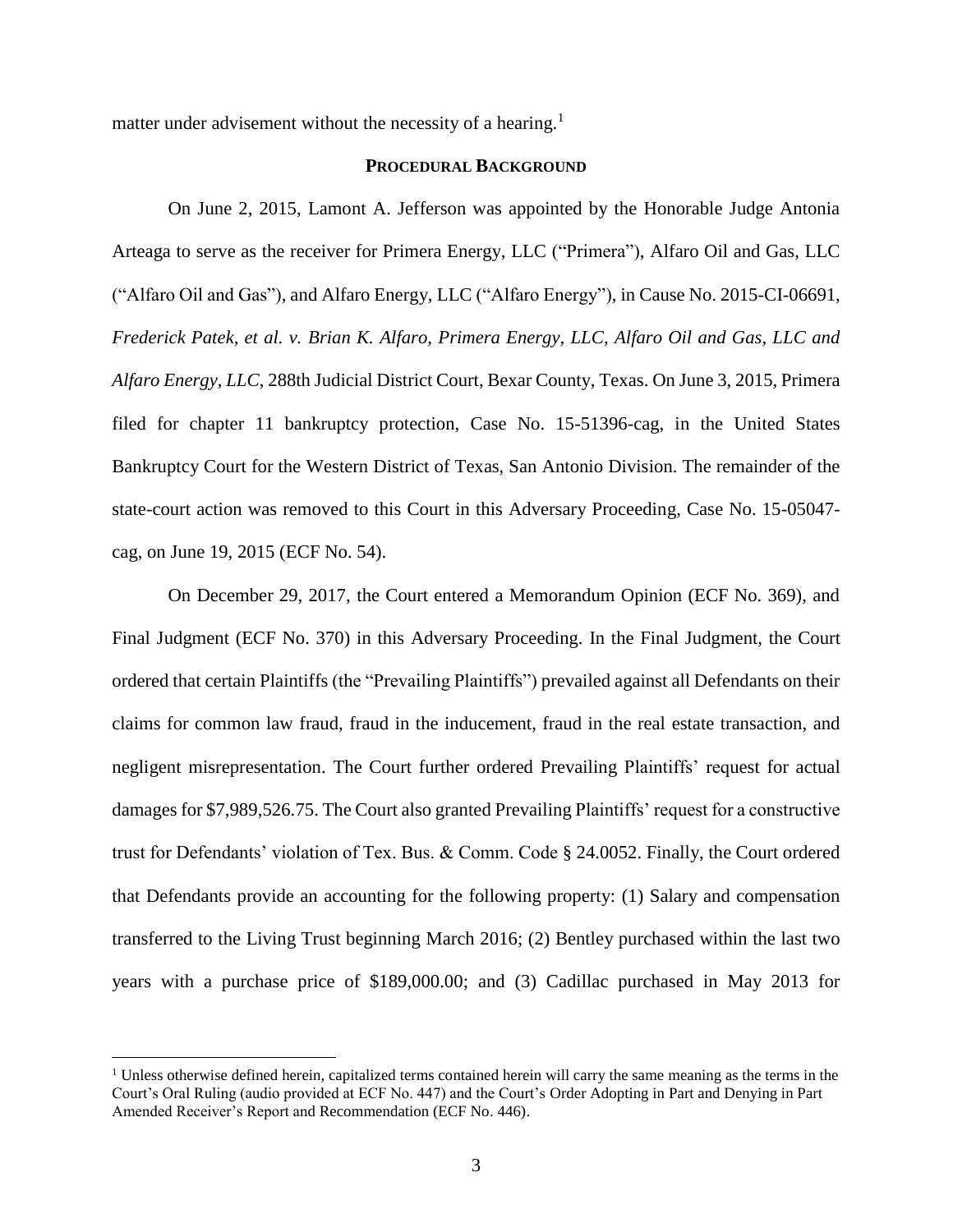\$33,705.00.

On March 29, 2018, the Court amended the Final Judgment to limit liability for common law fraud, fraud in the inducement, fraud in the real estate transaction, and negligent misrepresentation to Defendant Brian Alfaro ("Alfaro") and Defendants (1) Primera Energy, LLC, (2) Alfaro Oil and Gas, LLC, and (3) Alfaro Energy, LLC (collectively referred to as "Alfaro Entities") (ECF No. 400). On April 11, 2018, Defendants filed an Amended Notice of Appeal (ECF No. 407).

#### **FACTS**

The facts as presented by the Receiver are not disputed. The assets under receivership are nearly all derived from the operations of two oil and gas projects involving fields in Louisiana: (1) the East Moss Lake/LNG project operated by Jordan Oil Company, Inc. ("Jordan Oil"), and (2) the North Cankton well project operated by Mack Energy Company ("Mack Energy") (the "Assets"). In each case, Alfaro, through Alfaro Oil & Gas, acquired a working interest and, in each case, solicited investors to subdivide the interest. The operating agreements for each prospect prohibit the assignment or subdivision of a participant's interest. Alfaro nevertheless engaged in a nationwide sales effort to sign up participants who funded the expenses necessary to participate in these ventures. It appears that Alfaro solicited funds that were far in excess of the amount needed to participate in each project.

With respect to the North Cankton prospect, Alfaro signed an operating agreement dated February 1, 2009 with Alpine Exploration whereby Alfaro purchased a 31.5% working interest and a 22.96% revenue interest. The accompanying Participation Agreement also includes an authorization for expenditure (AFE) for "drilling and completion" at a total cost of \$760,300 thereby rendering Alfaro's participation cost to have been approximately \$240,000. Rather than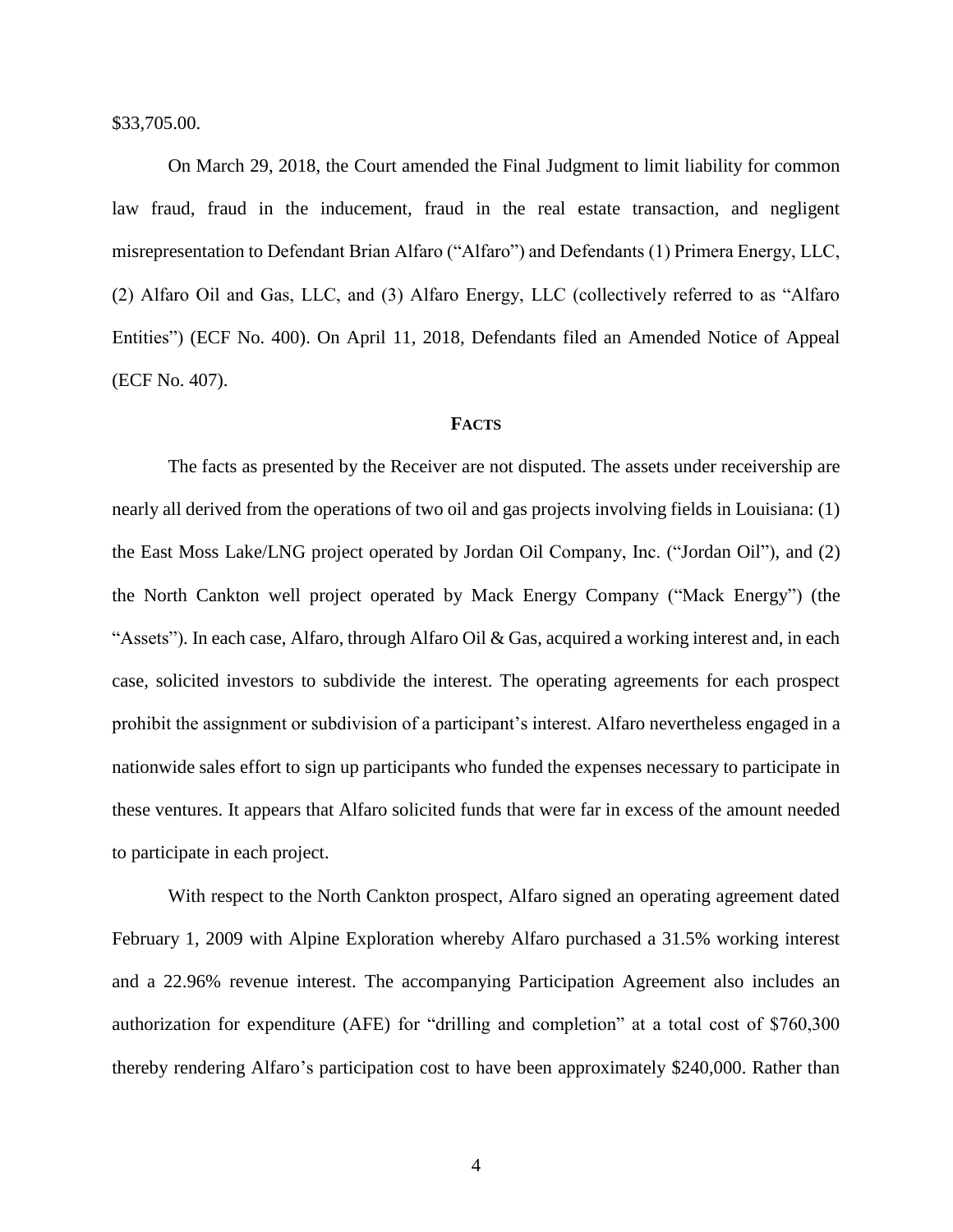pay the participation cost himself, Alfaro formed an ostensible "joint venture" and solicited participants to contribute to the effort. Moreover, Alfaro also told investors he would charge \$601,276 to acquire the prospect, and drill and complete the well—approximately \$360,000 more than he committed to the lessor and operator that he would participate at.

Each of the investors he solicited funds from (the "North Cankton Investors") signed a subscription agreement identifying the number of "interests" being purchased with their investment. In many instances, the amount of the "interest" being acquired is either blank, or modified with interlineations. According to the Receiver, the records that he was provided are incomplete; however, the records reflect that Alfaro collected from investors at least \$817,232 approximately \$577,000 more than it cost Alfaro to participate in the North Cankton prospect.

As to the East Moss Lake/LNG prospect, Alfaro signed three separate operating agreements. On February 26, 2009, Alfaro acquired a 10% interest in East Moss Lake LNG for a cost of \$32,500. On the same day, Alfaro also purchased a 10% interest in the East Moss Lake Attic for a cost of \$34,500. On May 4, 2010, Alfaro purchased a 22% interest in the East Airport Prospect for a cost of \$187,000. The total cost for Alfaro to participate in the East Moss Lake/LNG prospect should have been a total of \$254,000. Using the same tactics used to fund the North Cankton prospect, Alfaro collected at least \$1,264,179 from investors (the "East Moss Lake/LNG Investors")—over \$1 million more than it cost him to participate. Moreover, Alfaro signed a "turnkey contract" with his own company that obligated the joint venture to pay \$1,179,256 for his services to "acquire . . . drill and complete" the well.

Both prospects resulted in producing wells and both operators, Jordan Oil and Mack Energy, issued revenue checks to Alfaro. Alfaro then distributed sums of the revenue checks to the investors who acquired "units" (the "North Cankton and East Moss Lake/LNG Investors");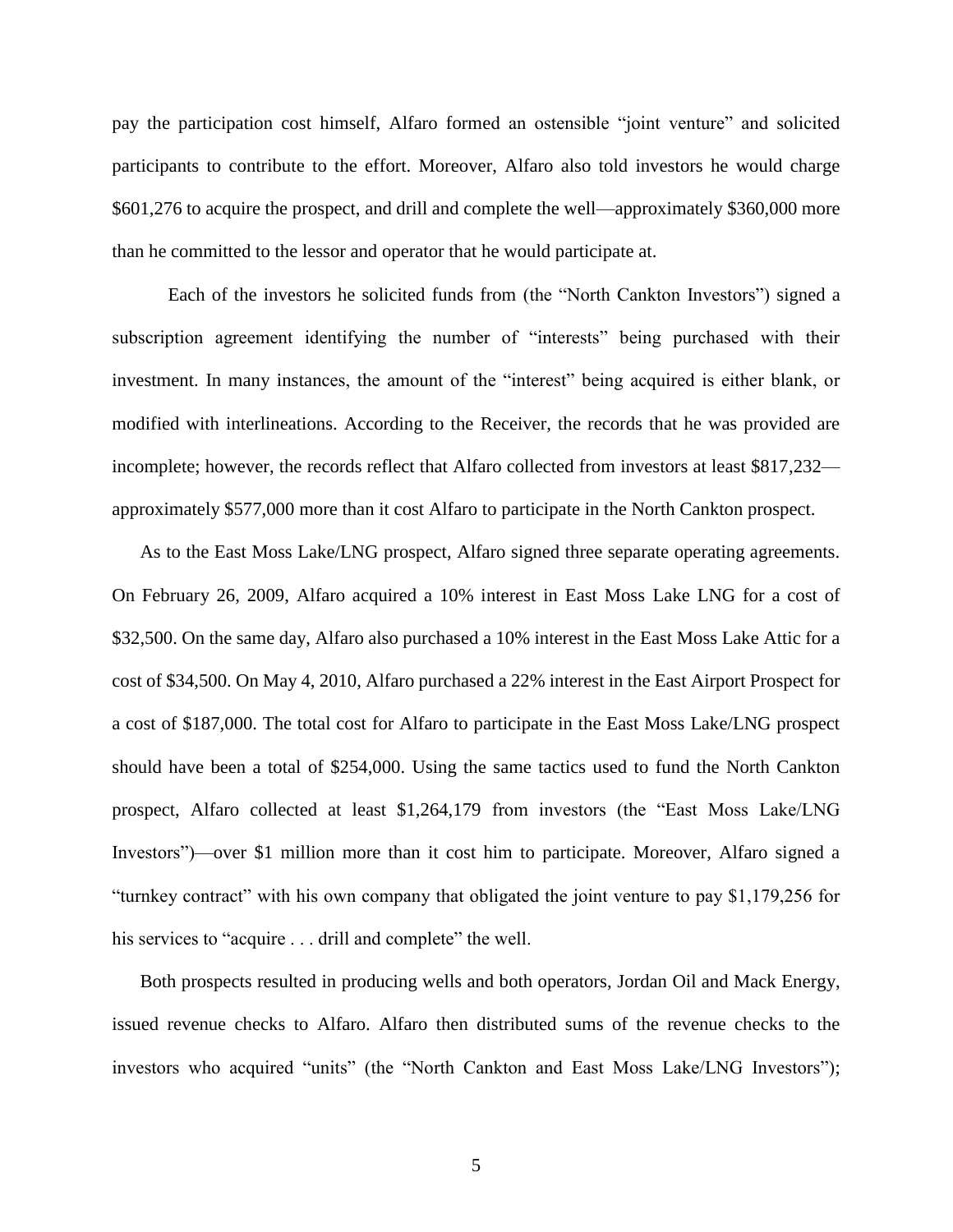however, it is unclear to the Receiver on what basis Alfaro calculated each investor's proportionate share of revenue proceeds.

On February 20, 2013, Jordan Oil sued Alfaro Oil & Gas and Alfaro in a concursus proceeding filed in the Parish of Calcasieu, Louisiana, styled *Case No. 2013-08899F, Jordan Oil Company, Inc. v. Alfaro Oil and Gas, LLC,* in the 14<sup>th</sup> Judicial District Court. Jordan alleged that Alfaro breached the operating agreement by fractioning off his participation interests to outside investors. The suit further alleges that because of Alfaro's previous prosecution by the Financial Industries Regulatory Authority ("FINRA"), there were substantial questions about whether Alfaro raised investor funds properly, and whether he was paying his investors the amounts that Alfaro owed them. At the time of filing, Jordan Oil represented that it was withholding the sum of \$14,467.70, which represented the amounts that Jordan Oil otherwise owed to Alfaro based on the operating agreements. Jordan Oil requested leave to deposit that sum in the registry of the court. The concursus proceeding also resulted in an order, entered without objection, requiring all proceeds from well operations that would otherwise be owed to Alfaro be instead deposited into the court's registry.

According to Alfaro's accounting expert, Mike Turner ("Turner"), Alfaro continued to pay the East Moss Lake/LNG Investors their proportionate share of production, even after Jordan Oil suspended payments to Alfaro. In the Receiver's opinion, these payments were made using funds obtained by Alfaro from new investors, including the Plaintiffs in this Adversary Proceeding (the "Named Plaintiffs"). The Receiver notes, however, that the precise source of any funds used by Alfaro to pay these investors is most likely impossible to know.

Turner concluded that process resulted in the East Moss Lake/LNG Investors receiving \$577,655.91 in funds from some source other than East Moss Lake/LNG well production. This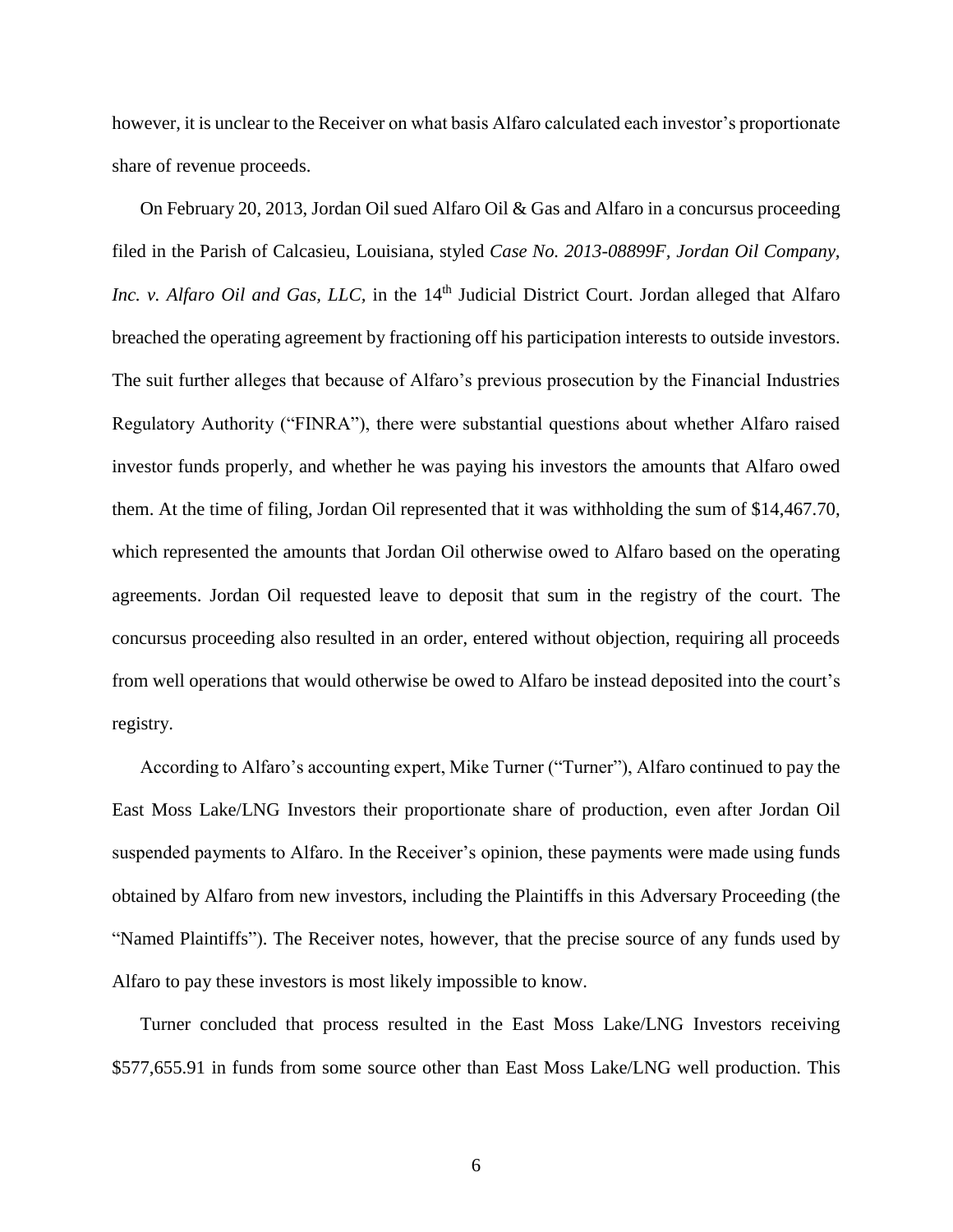conclusion, however, assumes that Jordan Oil suspended payments to Alfaro beginning January 2012.<sup>2</sup> The suit by Jordan Oil was brought in February 2013, and at that time, Jordan represented to be holding \$14,467.70. Thus, according to the Receiver, if Jordan's "suspense" date is February 2013, then funds potentially traceable to "new" investors totals \$242,803.05.

Shortly after the Receiver's appointment, the concursus proceeding was settled. The Receiver asked this Court for authorization to receive all funds associated with the settlement. (ECF No. 135). After payments of expenses associated with the settlement, the net amount deposited into the receivership account was \$613,819.23. An order of dismissal of the concursus proceeding was entered by the Louisiana Court on November 5, 2015. (ECF No. 135).

#### **THE COURT'S ORDER**

On March 26, 2018, the Receiver filed his Amended Receiver's Report and Recommendations (ECF No. 396). On June 4, 2018, the Court held a hearing on the Amended Receiver's Report and Recommendations and on July 2, 2018, the Court issued an oral ruling on the matter and contemporaneously filed an Order Adopting in Part and Denying in Part Amended Receiver's Report and Recommendation (ECF No. 446) (the "Order") which ordered distribution of the liquid receivership in the following order and manner:

1. Fees and expenses of the Receiver through March 30, 2018 for \$243,675.13 as ordered by the Court's Order Granting Jefferson Cano's First Amended Application for Compensation and Reimbursement of Expenses (ECF No. 442).

2. \$100,000 shall be maintained in the receivership in cash to pay remaining expenses of receivership, including fees of the Receiver (as approved following application and notice) and potential AFEs. The Receiver is given discretion to pay AFEs up to the amount of \$25,000 per month without the time and expense necessary to make application to the Court. The Receiver will promptly report any such payment to the Court.

<sup>&</sup>lt;sup>2</sup> The Receiver notes that Jordan eventually delegated all payment duties to a third-party processor called Central Crude. The Receiver believes that this change may explain Mr. Turner's assumption that Jordan suspended payments in January 2012.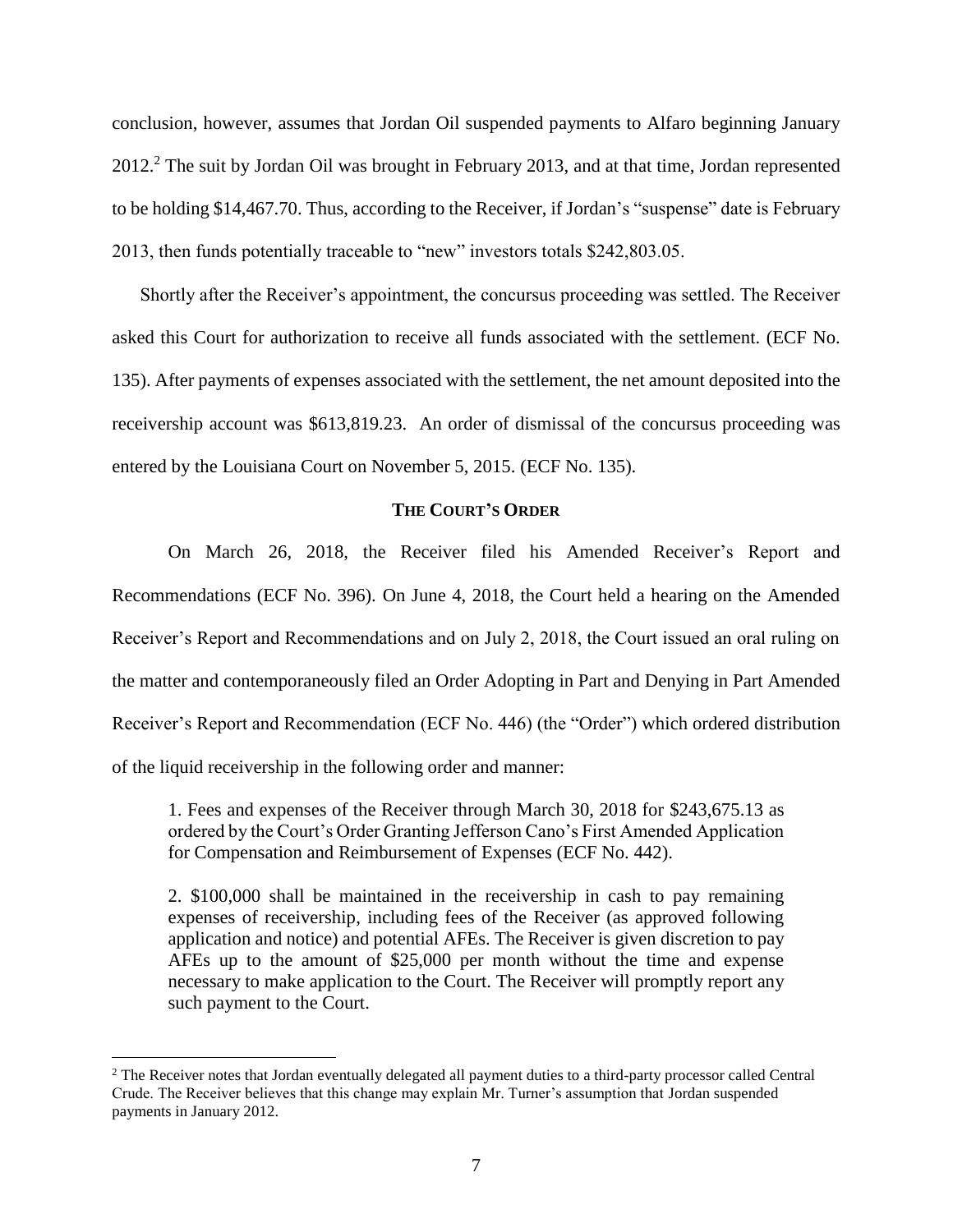3. The sum of \$242,803.05 shall be returned to the Named Plaintiffs on a pro rata basis. Said sum should be paid to Plaintiffs' counsel who will distribute the sum to all Named Plaintiffs on a pro rata basis according to the amount of their investment as represented to the Court in the related Adversary Proceeding (ECF No. 296).

4. The remaining amount in the liquid receivership shall be returned to North Cankton and East Moss Lake/LNG Investors for their investments in the Assets pro rata based upon documented and credible claims submitted to the Receiver on or before the claim bar date. The determination of whether such claims are valid and should be paid will be made by the Receiver.

5. To the extent that any funds remain after the aforementioned payments, the remainder of the liquid receivership shall be distributed to Prevailing Plaintiffs as a source of recovery for the Final Judgment pro rata based upon each Prevailing Plaintiffs' awarded damages.

ECF No. 446. The Court, having considered each Parties' papers and each argument, whether or

not addressed herein, finds that the Motion for Reconsideration should be denied.

## **PREVAILING PLAINTIFFS' CONTENTIONS**

In their Motion to Reconsider, Prevailing Plaintiffs ask the Court to revise the Order and

distribute the liquid receivership as follows:

1. Award fees and expenses of the Receiver through March 30, 2018 for \$243,675.13 first out of the \$748,747.41 in receivership earnings;

2. Reserve \$100,000 to be maintained in the receivership in cash to pay remaining expenses of receivership, including fees of the Receiver (as approved following application and notice) and potential AFEs;

3. Award the remaining earnings of the liquid receivership to the Prevailing Plaintiffs in the amount of \$405,072.28, as well as all monies retained by the Receiver and/or received by the Receiver for the disposition of the North Cankton and East Moss Lake/LNG interests, less any qualified expenses of the Receiver;

4. Award the sum of \$242,803.05 to the Named Plaintiffs on a pro rata basis out of the non-earnings of the receivership property. Said sum should be paid to Plaintiffs' counsel who will distribute the sum to all Named Plaintiffs on a pro rata basis according to the amount of their investment as represented to the Court in the related Adversary Proceeding (ECF No. 296); and

5. Award the remaining amounts of the non-earnings in the liquid receivership to be returned to North Cankton and East Moss Lake/LNG Investors for their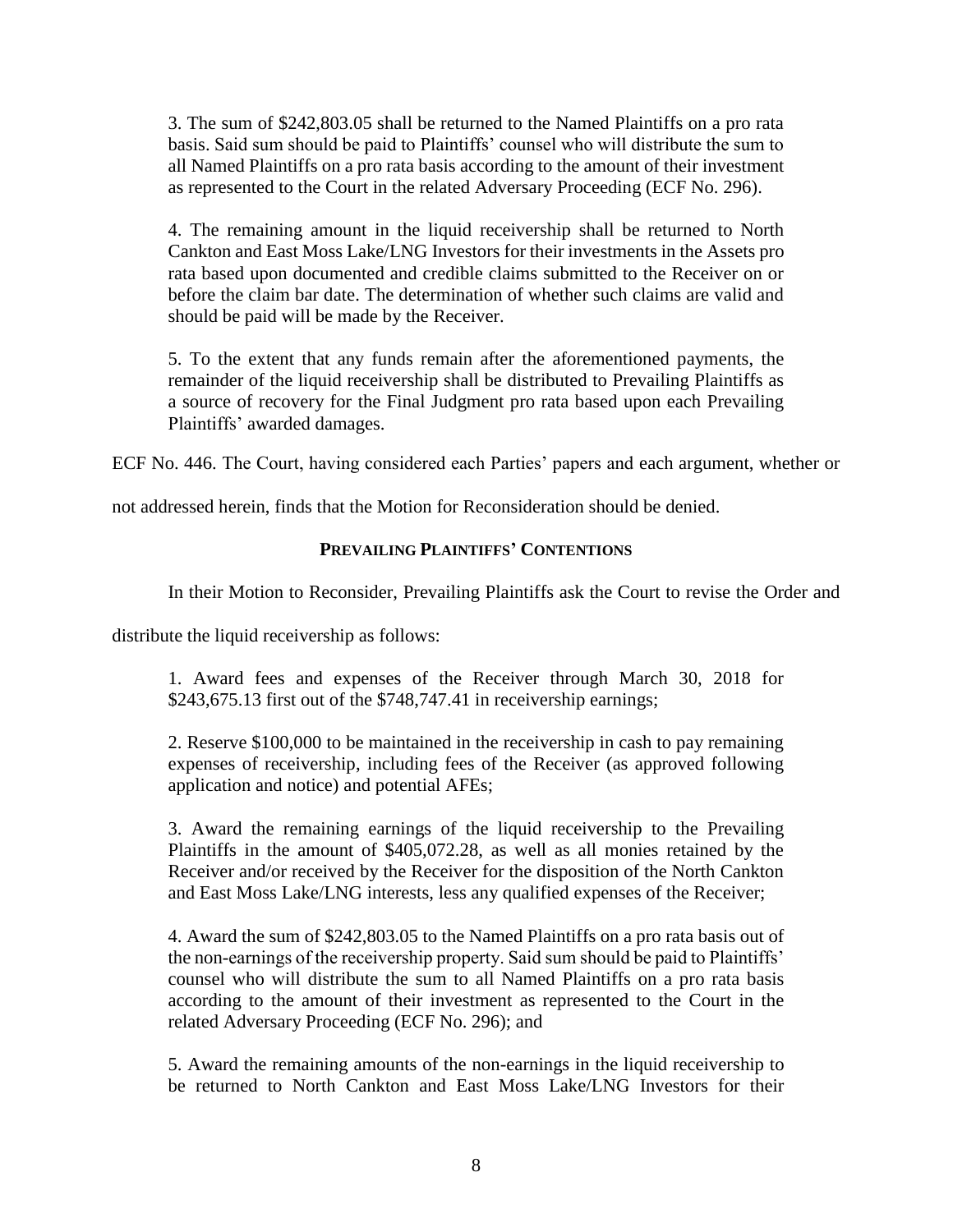investments in the Assets pro rata based upon documented and credible claims submitted to the Receiver on or before the claim bar date.

ECF No. 450. Prevailing Plaintiffs urge the Court to reconsider the Order because "a fundamental error was committed in the Court's analysis which led to an incorrect result in the distribution of the funds held in Receivership." Specifically, Plaintiffs challenge the Court's interpretation of a Texas case, *Waters-Pierce Oil Co. v. U.S. & Mexican Trust Co.,* 99 S.W. 212, 215 (Tex. Civ. App.—Texarkana 1906, writ ref'd), which the Court cited in support of distributing the liquid receivership. Next, Prevailing Plaintiffs argue that the Court wrongfully applied rules of equity when determining the distribution of the liquid receivership and such application was inconsistent, and therefore in violation of chapter 64 of the Texas Civil and Practice Remedies Code. Third, Prevailing Plaintiffs assert that, according to at least one Texas case, the Court abused its discretion by giving priority to claims not identified Texas Civil and Practice Remedies Code § 64.051(a). Finally, Prevailing Plaintiffs argue that equity dictates that the Court award claims to all Named Plaintiffs from non-earnings.

#### **ANALYSIS**

Prevailing Plaintiffs challenge the Court's interpretation of a Texas case, *Waters-Pierce Oil Co. v. U.S. & Mexican Trust Co.*, 99 S.W. 212, 215 (Tex. Civ. App.—Texarkana 1906, writ ref'd), contending that the Court's interpretation of the case is too broad. The Court cited to *Waters-Pierce* as authority for the Court to deviate from priority scheme enumerated under Texas Civil Practice and Remedies Code § 64.051(a) with respect to claims not specifically identified under section 64.051(a). Section 64.051 dictates the disbursement of earnings of property held in receivership under chapter 64:

(a) A receiver shall apply the *earnings* of property held in receivership to the payment of the following claims in the order listed:

(1) court costs of suit;

(2) wages of employees due by the receiver;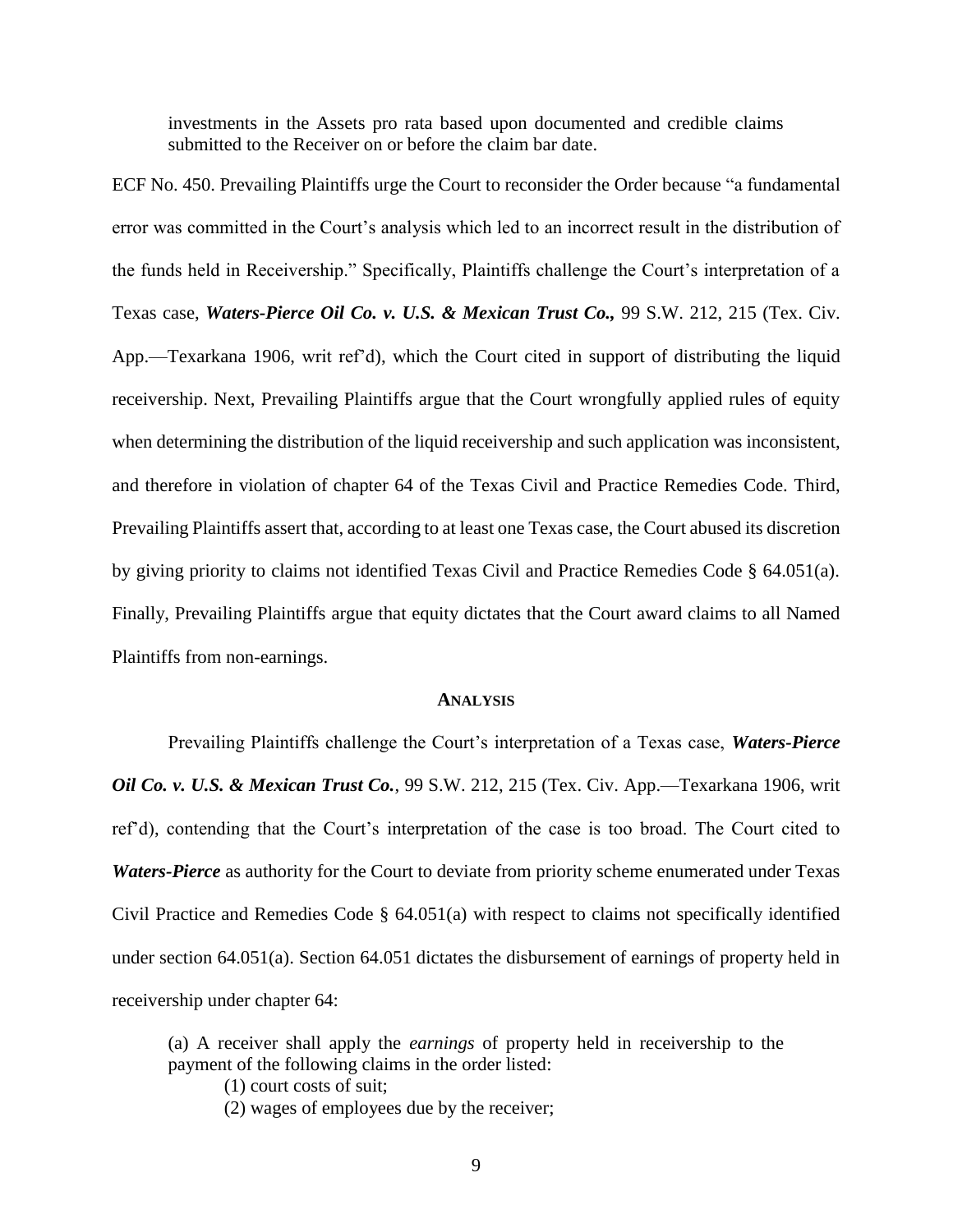(3) debts owed for materials and supplies purchased by the receiver for the improvement of the property held as receiver;

(4) debts due for improvements made during the receivership to the property held as receiver;

(5) claims and accounts against the receiver on contracts made by the receiver, personal injury claims and claims for stock against the receiver accruing during the receivership, and judgments rendered against the receiver for personal injuries and for stock killed; and

(6) judgments recovered in suits brought before the receiver was appointed. (b) Claims listed in this section have a preference lien on the earnings of the property held by the receiver.

(c) The court shall ensure that the earnings are paid in the order of preference listed in this section.

Tex. Civ. Prac. & Rem. Code Ann. § 64.051 (West 2018). Using the Court's interpretation of

*Waters-Pierce*, the Court can prioritize the payment of claims according to rules of equity where

claims to receivership assets exist, but are not specifically identified under section 64.051(a).

Plaintiffs contend that the application *Waters-Pierce* is much more narrow and limited to

circumstances where the competing claims fall within the same class and such class of claims are

identified in section 64.051(a).

*Waters-Pierce* involves two claimant-appellants contending that the lower court erred in subordinating their claims to others in the same class of claims. *Waters-Pierce Oil Co.*, 99 S.W. at 212. Specifically, the appellants argued that because the manner of disbursing earnings was dictated by statute, and the statute "embrac[ed] such claims as those of these [claimants]," the lower court violated the statute. The *Waters-Pierce* court disagreed. The court begins its analysis by discussing only the appellants' claims, identifying them as claims "based on judgments obtained in suits brought after the appointment of the receiver" and therefore not provided for in the statute:

[I]n our opinion the *claims of these appellants* do not come within any class enumerated in said statute. The only one of the classes designated in the statute which could possibly be claimed to include claims of the character of these appellants in the sixth, which only embraces judgments recovered against the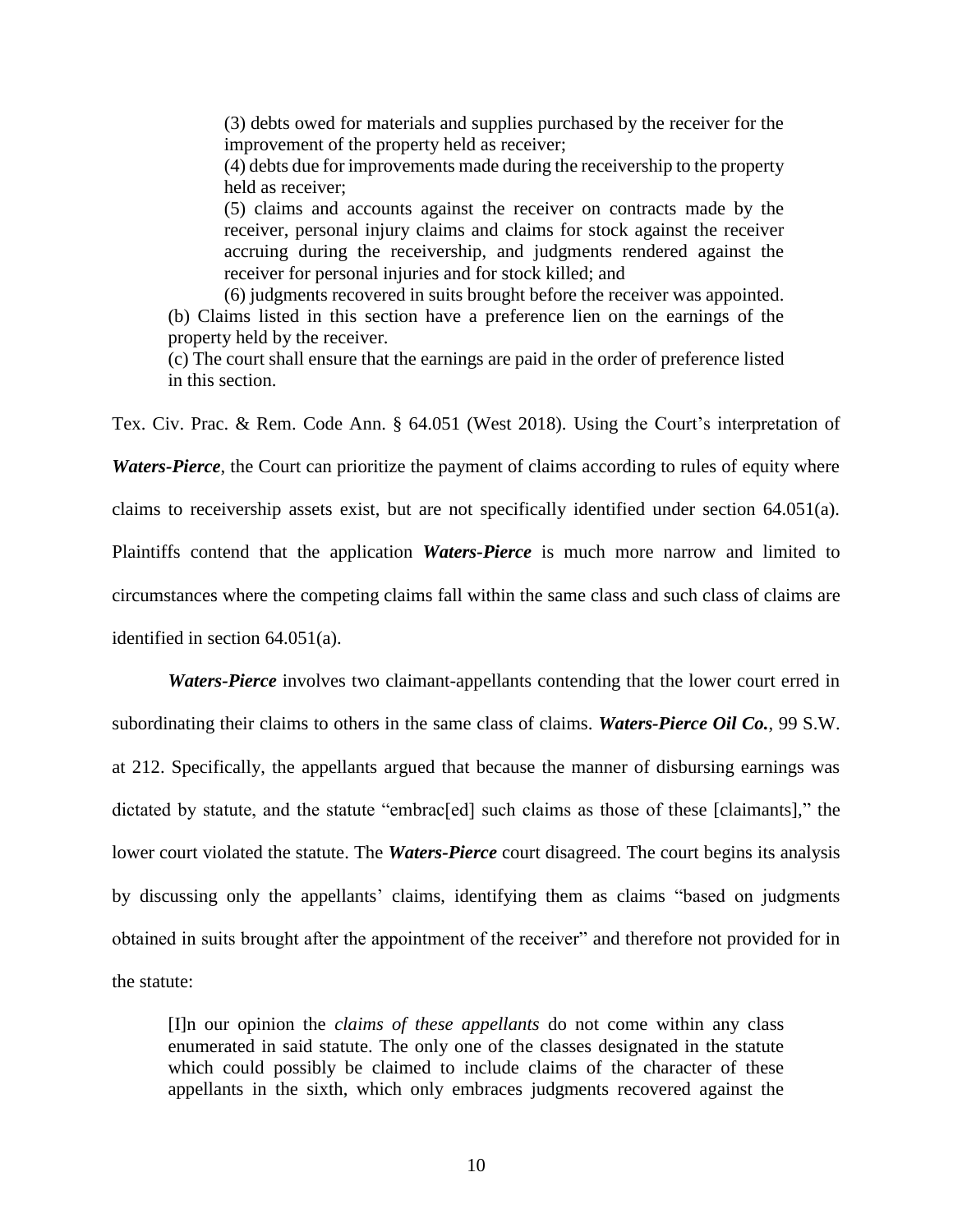corporation in suits brought before the appointment of a receiver in the action, and the record shows *appellants' claims* to be based on judgments obtained in suits brought after the appointment of the receiver.

*Id.* at 215 (emphasis added). Immediately following this discussion, *Waters-Pierce* then articulates the rule which this Court relied on and Plaintiffs contend has a limited application:

But *these claims* not being within any class designated in said [statute], the court below could not be controlled by the provisions of said [statute] prescribing the order in which certain designated claims should be paid. . . . Hence the court below . . . had the authority, under its general equitable powers, to decide such question in accordance with what it deemed equitable and just under the circumstances relating to such claims . . . .

*Id.* (emphasis added). Thus, according to the *Waters-Pierce* court, because the appellants' claims did not fall under any type of class designated in the statute, the priority scheme dictated by a former version of 64.051(a) did not apply to these claims. Stated differently, because these claims were not provided for in the statute, the court's treatment of the claims was governed by the court's discretion and rules of equity. The *Waters-Pierce* court then goes on to apply the rule approving the lower court's subordination of appellants' claim to others placed in the same class. *Id.*

As previously noted, Prevailing Plaintiffs suggest that the Court's application of this rule is too broad; rather the rule articulated by the *Waters-Pierce* court should only be applied to the facts before the *Waters-Pierce* court. The Court disagrees. The plain language of the rule refers only to "these claims," which are previously identified the appellants' claims which "[did] not come within any class enumerated in said statute." *Id*. The *Waters-Pierce* court articulates this rule in the context of a type of claim not identified in the statute. The plain language of the rule does not contemplate competing claims within the same class of which is not identified in the statute.

Next, Prevailing Plaintiffs argue that the Court wrongfully applied rules of equity when determining the distribution of the liquid receivership and such application was inconsistent, and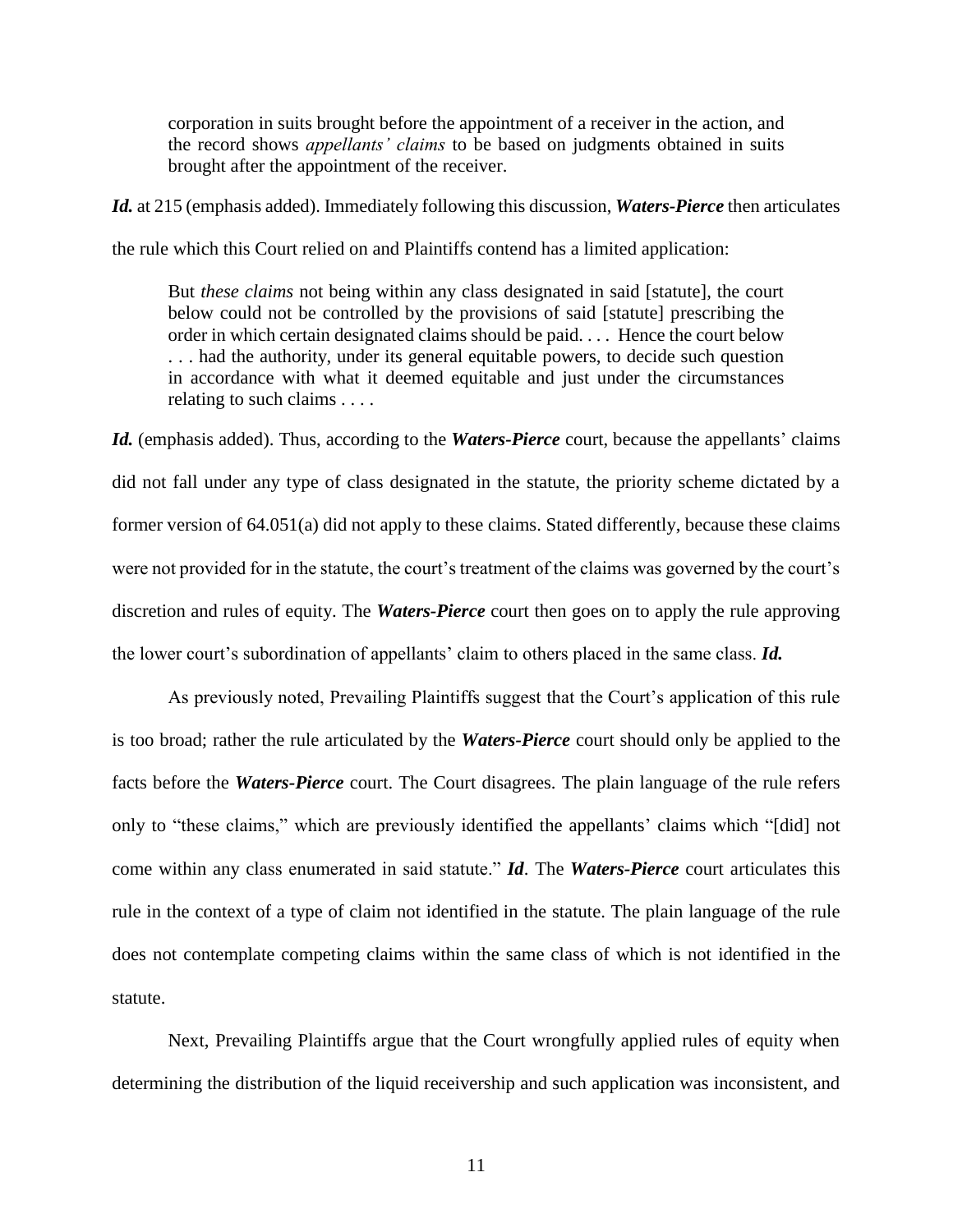therefore in violation of chapter 64 of the Texas Civil and Practice Remedies Code. Section 64.004 states "the rules of equity govern all matters relating to the appointment, powers, duties, and liabilities of a receiver and to the powers of a court regarding a receiver" unless inconsistent with chapter 64 or other general law. The Court's authority to deviate from section 64.051(a) with respect to claims not identified therein and treat such claims according to rules of equity is consistent with § 64.004. Section 64.051(a) dictates what priority specific types of claims are to be paid using earnings of property held in receivership. Section 64.051(a) does not mandate that earnings of property held in receivership *only* be used to pay these types of claims. Moreover, as the Court previously discussed, Texas case law permits the court to apply rules of equity when determining priority of claims not identified in section 64.051(a). Accordingly, the Court does not agree that subordinating Prevailing Plaintiffs' claims to that of the Named Plaintiffs or North Cankton and East Moss Lake/LNG investors is a violation of chapter 64 of the Texas Civil Practice and Remedies Code.

Third, Prevailing Plaintiffs assert that, according to at least one Texas case, *RSS Rail Signal Systems Corp. v. Carter Stafford Arnett Hamada & Mockler, PLLC*, 458 S.W.3d 72 (Tex. App.—El Paso 2014, no pet.), the Court abused its discretion by giving priority to claims not identified Texas Civil and Practice Remedies Code § 64.051(a). The Court disagrees. *RSS Rail Signal Systems* involved a receiver appointed under Texas Civil Practice and Remedies Code § 31.002.<sup>3</sup> *RSS Rail Signal Sys.*, 458 S.W.3d at 76. The Court does not agree that chapter 64 provisions apply to receivers appointed under other chapters of the Texas Civil Practice Remedies

<sup>&</sup>lt;sup>3</sup> Section 31.002(a) provides "a judgment creditor is entitled to aid from a court of appropriate jurisdiction through injunction or other means in order to reach property to obtain satisfaction on the judgment if the judgment debtor owns property, including present or future rights to property that is not exempt from attachment, execution, or seizure for the satisfaction of liabilities." Tex. Civ. Prac. & Rem. Code Ann. § 31.002(a) (West 2018). Subsection (b)(3) authorizes the court to "appoint a receiver with the authority to take possession of the nonexempt property, sell it, and pay the proceeds to the judgment creditor to the extent required to satisfy the judgment." *Id.* § 31.002(b)(3). Receivers appointed under chapte 31 are also referred to as a "turnover receiverships."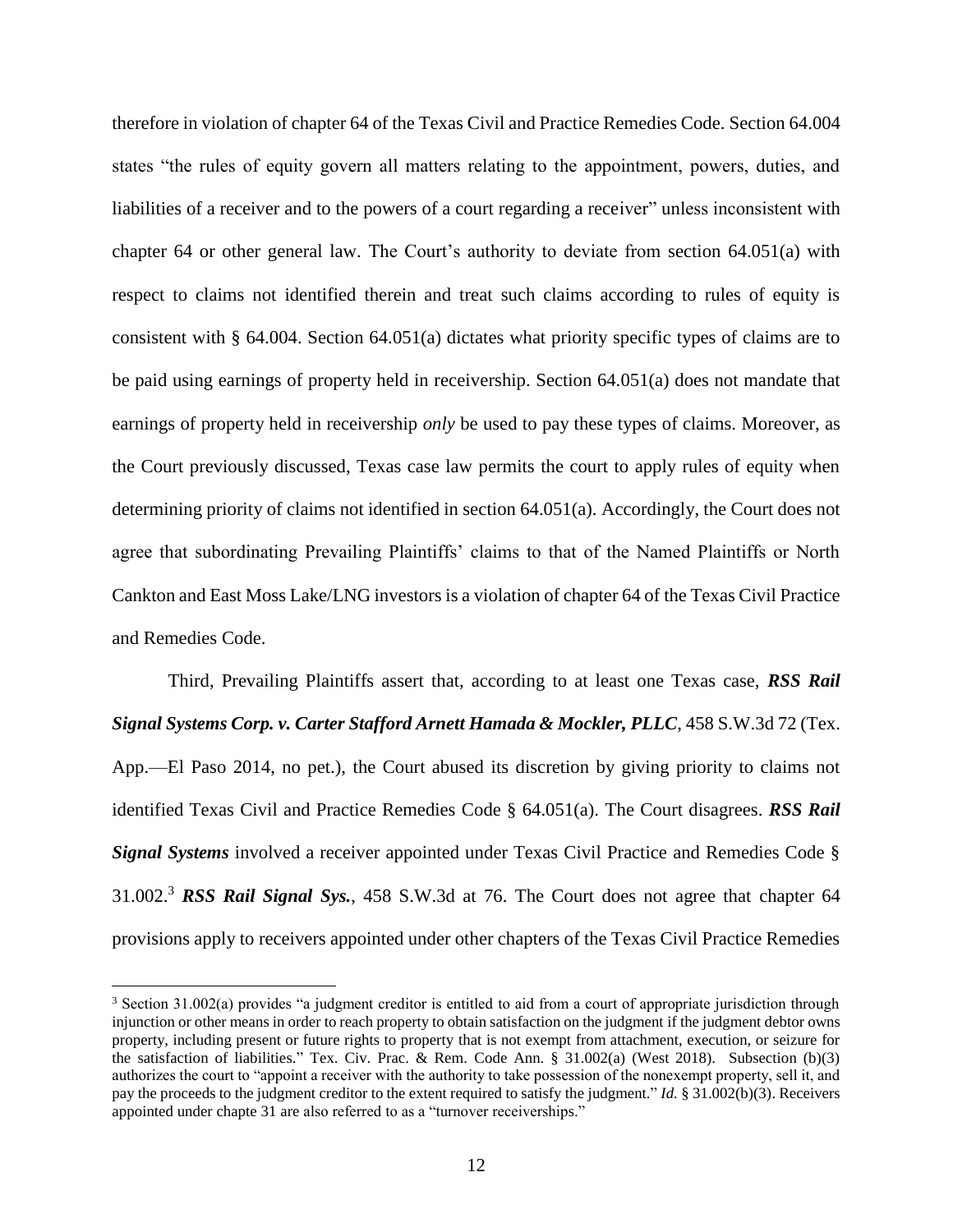Code.<sup>4</sup> *See Flooring Sys., Inc. v. Chow,* Bankr. No. 08–40182, Adv. Proc. No. 10-4030, 2012 WL 1898951 at \*2 (E.D. Tex. May 24, 2012), *aff'd*, 765 F.3d 518 (5th Cir. 2014) (rejecting defendant's arguments grounded in cases involving receivers appointed under chapter 64 of the Texas Civil and Practice Remedies Code because the receiver at issue was appointed under chapter 31); *cf. Schultz v. Cadle Co.*, 825 S.W.2d 151, 154–55 (Tex. App.—Dallas 1992, writ denied)<sup>5</sup> (rejecting arguments that chapter 64 requirements for appointing a receiver apply to receivers appointed under chapter 31). Moreover, chapter 31 contains no reference to chapter 64 for purposes of disbursing earnings of property held in receivership. *Cf. id.* at 155. ("Indeed, if the Texas Legislature had intended for the appointment of receivers in turnover proceedings to meet the requirements of the receivership statutes, it would have provided for or at least referred to these requirements in the turnover statute."). Thus, the Court does not agree that *RSS Rail Signal Systems* provides a proper basis for asserting that this Court abused its discretion by giving priority to claims not identified under section 64.051(a).

Finally, Prevailing Plaintiffs argue that equity dictates that the Court award claims to all Named Plaintiffs from non-earnings because (1) there is "no clear rule of law that dictates whether or not there is a time frame of when monies recovered by the Receiver are considered 'earnings' within the statute"; and (2) but for the receivership, this money would not be present for the Court to distribute. With respect to the issue of whether section 64.051(a) imposes a timeframe of when

<sup>4</sup> The Court recognizes that in its Oral Ruling, it relied on *RSS Rail Signal Systems* for the proposition that "[r]eceiver fees are considered 'court costs' for purposes of section 64.051 and therefore, are given first priority over all other enumerated claimants." Despite the fact that *RSS Rail Signal Systems* applies to a receiver appointed under chapter 31, it is well-established Texas law that receiver fees are considered "court costs" for purposes of section 64.051(a). *Jones v. Strayhan,* 159 Tex. 421, 425 (1959) (classifying receiver fees as "court costs" under a former version of section  $64.051(a)$ ).

 $<sup>5</sup>$  Typically, the "writ denied" indicates that the Texas Supreme Court is not satisfied with the court of appeal's opinion,</sup> but denies the application for writ of error on the basis that the application presents no reversible error. In *Schultz v. Cadle Co.*, the Texas Supreme Court denied the application for writ of error noting that the court neither approved nor disapproved of the court of appeals' opinion. *Schultz v. Cadle Co.*, 852 S.W.2d 499, 499 (Tex. 1993) (per curiam).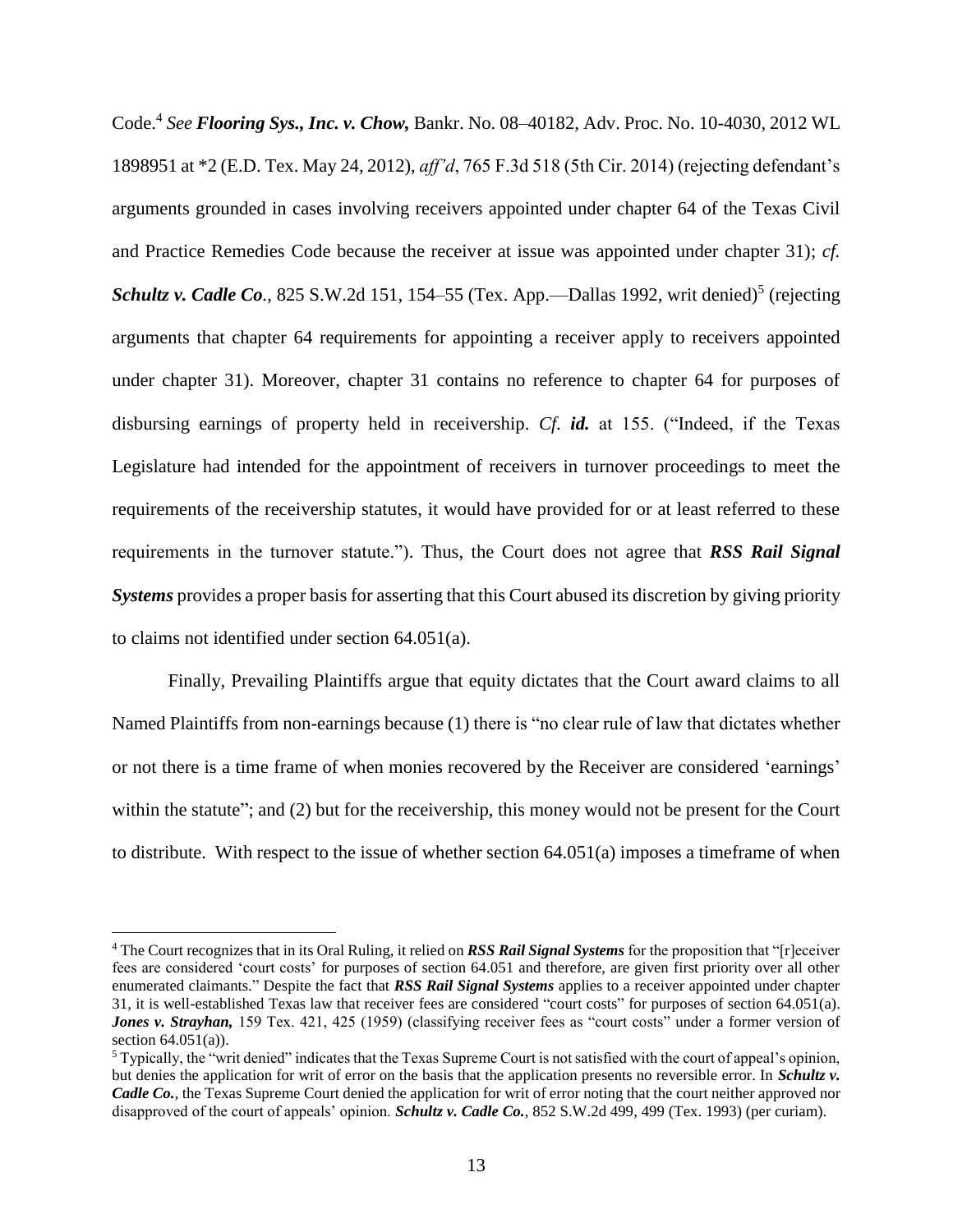monies recovered by the Receiver are considered earnings, the Court previously addressed this in

its Oral Ruling on July 2, 2018:

Section 64.051(a) confines the types of "earnings" subject to the provision's priority scheme as "earnings of property held in receivership." Thus, while the provision does not expressly impose a time limit as to when earnings must be earned for the earnings to fall under section 64.051(a), the provision does limit the types of earnings that can be subjected to the priority scheme as to those earnings earned from property held in receivership. This conclusion is consistent with early case law interpreting the former version of section 64.051(a) which holds that the provision only applies to earnings acquired by the receiver while the assets were under receivership. *Tex. Steel Co. v. Huey & Philp Hardware Co.*, 79 S.W.2d 636, 639 (Tex. Civ. App.—El Paso 1935, writ dism'd) (citation omitted). Accordingly, the Court finds that section 64.051 applies only to earnings earned by the Assets subsequent to the creation of the receivership.

Second, as to Prevailing Plaintiffs' contention that "but for the receivership, this money would not be present for the Court to distribute[,]" it is not clear to the Court why Prevailing Plaintiffs are advocating that "equity mandates that all of the Named Plaintiffs be awarded at the very least \$242,000 out of the proceeds the Court has deemed 'non-earnings' of the receivership" other than to allow for Prevailing Plaintiffs to recover some portion of their judgment without harm to the Named Plaintiffs. The Court's Oral Ruling and Order, recognizing the Named Plaintiffs' equitable right to the liquid receivership, disburses earnings to the Named Plaintiffs prior to payment to any other class other than the costs of the Receiver and the \$100,000 reserve:

As previously explained, the sum of \$242,803.05 represents the amount of

money Alfaro paid the East Moss Lake/LNG investors after Jordan Oil suspended production payments to Alfaro. For reasons stated below, the Court adopts this recommendation.

\* \* \*

[T]he Court finds that payment to the Named Plaintiffs in advance of the North Cankton and East Moss Lake/LNG Investors is appropriate under the circumstances and for the reasons described by the Receiver during the hearing. The Receiver noted that while the precise source of funds used by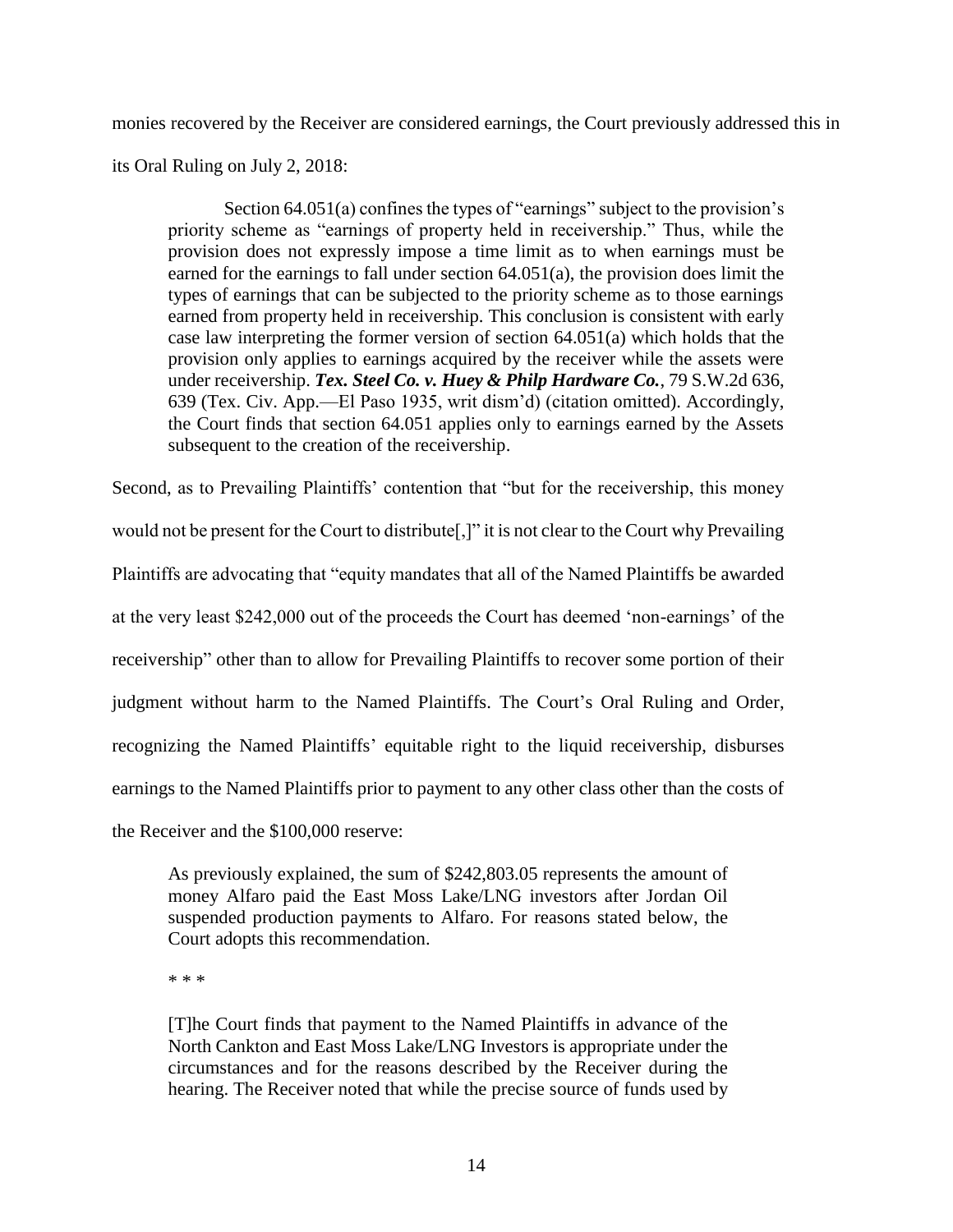Alfaro to pay these investors is most likely impossible to know, it is likely that the payments were made using funds obtained by Alfaro from new investors, including the Named Plaintiffs in this Adversary Proceeding, and therefore, the Named Plaintiffs may have a legitimate right to the funds. (Trial Audio, June 4, 2018, 1:26:37). Furthermore, "everybody in the world, who had any interaction with Mr. Alfaro, had the right and the ability to bring suit against Mr. Alfaro. These Plaintiffs did, and because these Plaintiffs did . . . they are the only claimants out of that fund that we have to be concerned about . . . ." (*Id*. at 1:26:45–27:08).

(Oral Ruling Audio, July 2, 2018, 2:30:55–33:31).

The Court further notes that Prevailing Plaintiffs propose that North Cankton and

East Moss Lake/LNG Investors be paid pro-rata using a fixed amount of approximately

\$400,000 while Prevailing Plaintiffs collect on their judgement from earnings currently in

the receivership account plus any proceeds resulting from the sale of the non-liquid assets.

The Court stands behind its reasoning with respect to why North Cankton and East Moss

Lake/LNG Investor claims should be satisfied in full before payment on Prevailing

Plaintiffs' claim should be paid:

Last, payment to North Cankton and East Moss Lake/LNG Investors for their investments is appropriate under the circumstances. First, the Assets comprising the receivership were purchased using funds belonging to the North Cankton and East Moss Lake/LNG Investors, not funds belonging to Prevailing Plaintiffs; therefore, without the investment of these funds, the receivership estate would not exist. Moreover, to the extent that the Prevailing Plaintiffs' funds were applied to North Cankton and East Moss Lake/LNG transactions, those Prevailing Plaintiffs will be reimbursed for that portion of their investment. Second, the Prevailing Plaintiffs received a Final Judgment in exchange for their investments and are entitled to recover under the Final Judgment. The North Cankton and East Moss Lake/LNG Investors' source of recovery, as far as the Court is aware, is limited to the receivership estate. If the Court permitted payment of all residual earnings in the liquid receivership to the Prevailing Plaintiffs, the Court would allow the use of funds rightfully belonging to another as a source of recovery for a competing claimant who holds their own remedy in the form of a valid judgment, which, to this Court, is contrary to principles of equity.

(Oral Ruling Audio, July 2, 2018, 2:40:46–41:51).